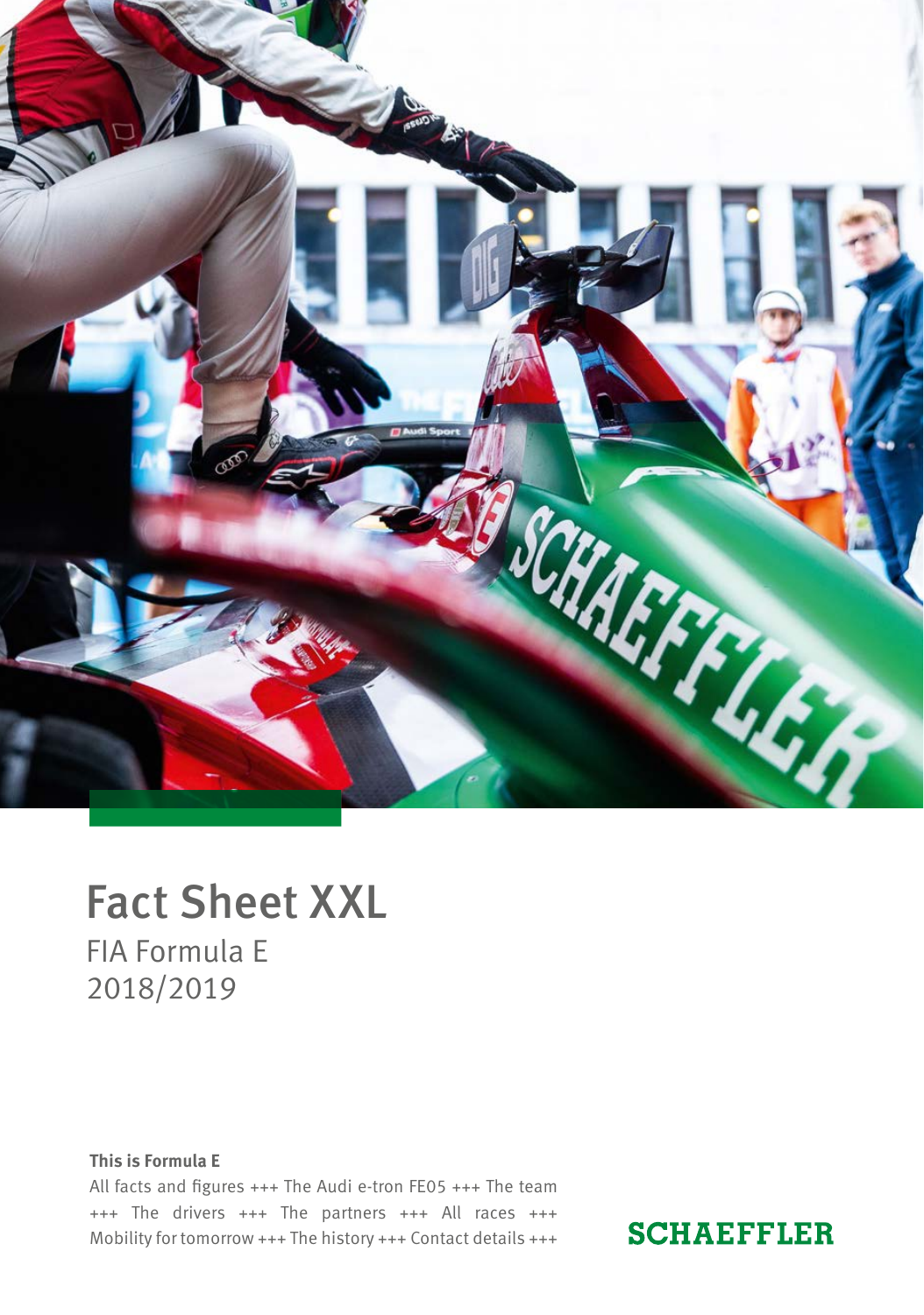

### **EDITORIAL**

*The first half of the season impressively showed that Formula E has never been better at delivering great motorsport. Never before has the competition been closer, the races* 

*and titles.*

**Daniel Pokorny**

# Evolution of Formula E

## **2014/2015**

In season one all teams compete with specification cars. The history of **Spark-Renault SRT 01E**<br>Formula E begins sensationally: Lucas di Grassi wins the inaugural race



## **2015/2016**



up. Daniel Abt as the runner-up in Berlin clinches his best result to date.

# **2016/2017**

At the top of the standings, a duel ensues between title defender **ABT Schaeffler FE02**<br>Sébastien Buemi and Lucas di Grassi. At the season's midpoint, Buemi



# **2017/2018**



# Pioneer of Formula E

**Ever since Formula E was formed in 2014, Schaeffler has been one of the most notable and successful players in this racing series.**

New technology – from the total vehicle to the powertrain and through to a radically modified battery system – plus new teams, drivers and locations now mark the beginning of the second era of Formula E in which Schaeffler wants to continue its success story. 13 races on five continents are on the calendar in season five.

"For Schaeffler, Formula E has been and will continue to be an ideal stage for presenting our expertise in the field of forward-thinking technologies and ideas for sustainable mobility," says Prof. Peter Gutzmer who as Chief Technology Officer and Deputy CEO initiated the Formula E project five years ago. "Since then, the series has evolved into the trendiest hotspot in the motorsport world, thrilling fans and media alike around the globe and with numerous

manufacturers and companies offering a competitive environment of the highest international caliber."

In season four of the all-electric racing series, the Audi e-tron FE04 was very often the most efficient car. The successor for 2018/2019 is the evolution of this success model. This is particularly true for the centerpiece of the Audi e-tron FE05: the powertrain. The motor-generator unit named Audi Schaeffler MGU03 was developed jointly by Audi and its technology partner Schaeffler. The main focus of the engineers was on making the package even more efficient than before and to further increase its energy efficiency. The successful outcome of the project: 95 percent of all the powertrain components are new, plus the engineers managed to reduce weight by ten percent.

Daniel Abt and Lucas di Grassi are racing in Formula E with the newly developed Audi e-tron FE05

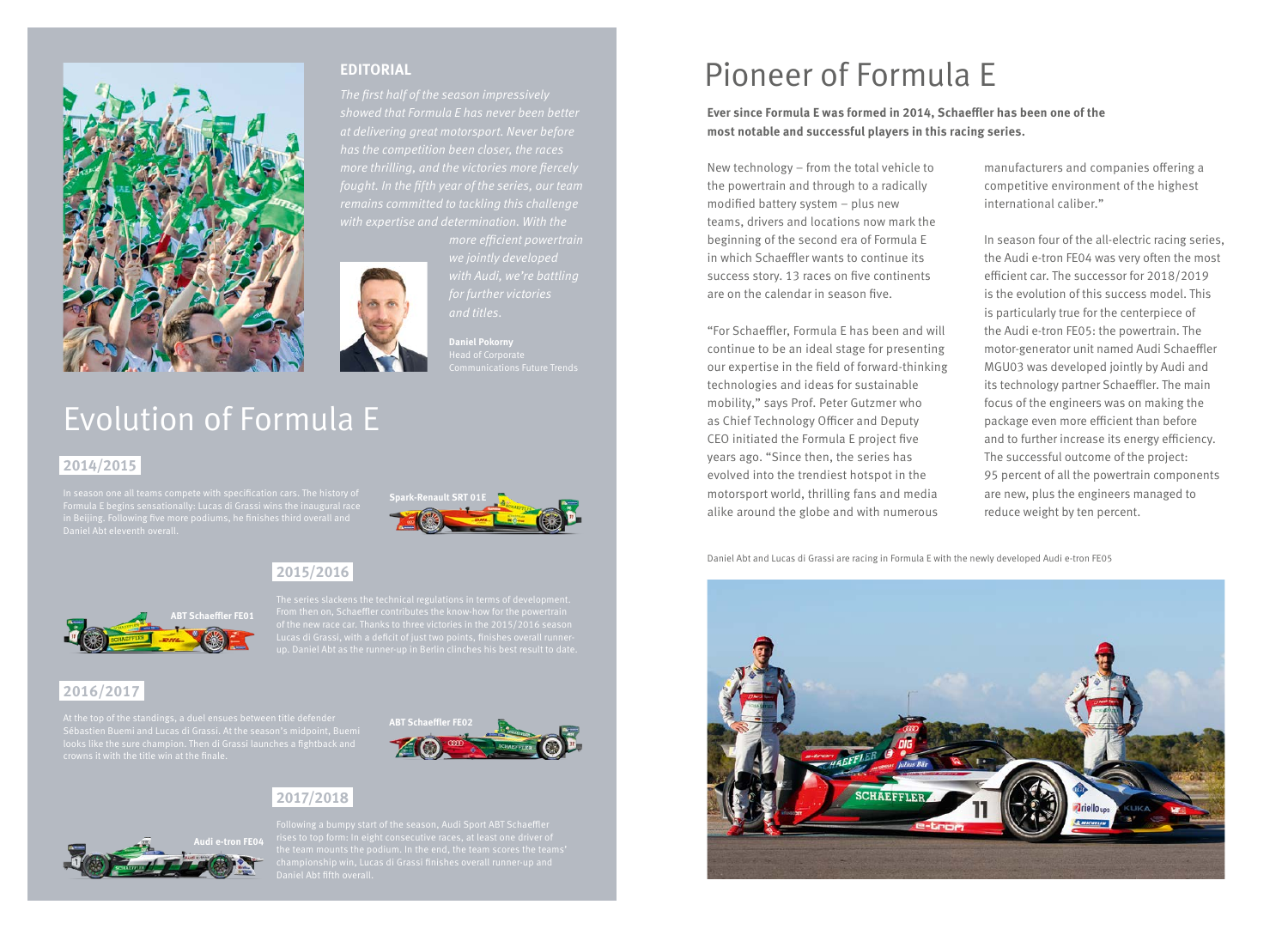# E-Mobility as an innovation driver

**Schaeffler is actively involved in shaping the rapid developments for "Mobility for tomorrow." Quality, technology and – sometimes spectacular – innovations are keys to success.**

## **Lucas di Grassi**



**Audi e-tron FE05**

**#**



# Teamwork

**Daniel Abt and Lucas di Grassi are the only driver pairing in the field to have contested all Formula E races in history side by side.**



 $\infty$ 

| 2007<br>2nd GP2 Series, Formula 1 test driver |
|-----------------------------------------------|
| 2014<br>2nd 24 Hours of Le Mans, 4th WEC      |
| 2015<br>3rd Formula E                         |



**Date of birth** August 11, 1984 **Place of birth** São Paulo (BR) **Residence** Monaco (MC) **Height** 1.80 m **Weight** 75 kg

**Facebook** lucasdigrassi **Twitter**

@LucasdiGrassi **Web**

lucasdigrassi.com.br **YouTube** LucasDiGrassi

**Instagram** lucasdigrassi

| Date of birth<br>December 3, 1992 |
|-----------------------------------|
| Place of birth<br>Kempten (D)     |
| Residence<br>Kempten/Munich (D)   |
| Height<br>1.79 m                  |
| Weight<br>72 kg                   |

**2009**

1st ADAC Formula Masters **2012** 2nd GP3 Series **2015** 1st 24 Hours of Le Mans (in class) **2016** 7th Formula E **2017**

8th Formula E **2018** 5th Formula E

**Facebook** abtdaniel **Twitter** @Daniel\_Abt **Web** danielabt.de **YouTube** AbtDaniel **Instagram** daniel\_abt

> **Length** 5,200 mm **Width** 1,800 mm **Height** 1,250 mm **Wheelbase** 3,100 mm

**Minimum weight** 900 kg (incl. driver)

**Powertrain**

Rear-wheel drive, motor-generator unit Audi Schaeffler MGU03, 1-speed transmission

### **Bodywork**

Specification Spark carbon body with specification aerodynamics, FIA crash and safety standard

#### **Battery**

26,000 and patents fil 2,400 **patents filed** 14.2 bn **euro sales**  >92,500 **employees and patents filed in 2018 in 2018**

Lithium-ion battery from McLaren Applied Technologies, usable capacity 52 kWh, charging time approx. 45 minutes, weight approx. 385 kilograms (wet)

### **Brakes**

Hydraulic dual-circuit braking system, electronically controlled brake force distribution, carbon fiber brake discs, "brake by wire" on rear axle

| $0 - 100$ km/h<br>approx. 2.8 s |
|---------------------------------|
| Top speed<br>240 km/h           |
| Output in qualifying<br>250 kW  |
| Output in the race<br>200 kW    |

**2014/2015 season: The adventure begins** In Formula E's inaugural season, Schaeffler and ABT with Lucas di Grassi and Daniel Abt form the only German team.



**2015/2016 season: Schaeffler inside** Schaeffler together with ABT develops the powertrain of the new ABT Schaeffler FE01 race car.



**2016/2017 season: Champion!** In the ABT Schaeffler FE02 that has been further developed in all areas, Lucas di Grassi becomes champion.



**2017/2018 season: The best team** Audi enters the series with a factory-backed commitment, Schaeffler remains exclusive technology partner. Audi Sport ABT Schaeffler becomes champion.



**Audi**



Active in motorsport with factory-backed commitments since the 1980s +++ Successes in rally, sports car and touring car racing +++ Initially gives its name to the team in Formula E +++ In 2016/2017, partnership with Schaeffler and ABT intensified +++ Since 2017/2018 season, active as manufacturer and entrant

#### **Formula E**

1 x teams' champion

### **WEC**

2 x drivers' world champion 2 x manufacturers' world champion 13 x winner Le Mans 24H

### **DTM/Super Touring Cars**

10 x drivers' champion (DTM) 4 x manufacturers' champion (DTM) 12 x drivers' champion (STW) 8 x manufacturers' champion (STW)

### **Rally**

2 x drivers' world champion 2 x manufacturers' world champion





Founded in 1896 as a smithy +++ Bavarian familyowned business +++ Leading tuner for automobiles from the Volkswagen Group +++ Firmly established in motorsport since the 1990s +++ Formula E race team since season one +++ Daniel Abt is the son of CEO Hans-Jürgen Abt

#### **Formula E**

1 x drivers' champion 1 x teams' champion

### **DTM**

5 x drivers' champion 4 x teams' champion

## **ADAC GT Masters**

1 x drivers' champion 1 x teams' champion

# Partners The success story

**In 2014, when nobody is ready yet to really believe in Formula E, ABT and Schaeffler, two pioneers in electric mobility, team up to dare this adventure. What follows is a motorsport success story performed in four acts.**



### **Schaeffler facts**

- 170 **locations**
- 75 **plants worldwide**
- 60 **Schaeffler components in automobiles worldwide (average)**
- 18 research and development<br> **18** centers worldwide **centers worldwide**

In the form of the Schaeffler 4ePerformance pvides a good example of the technolo